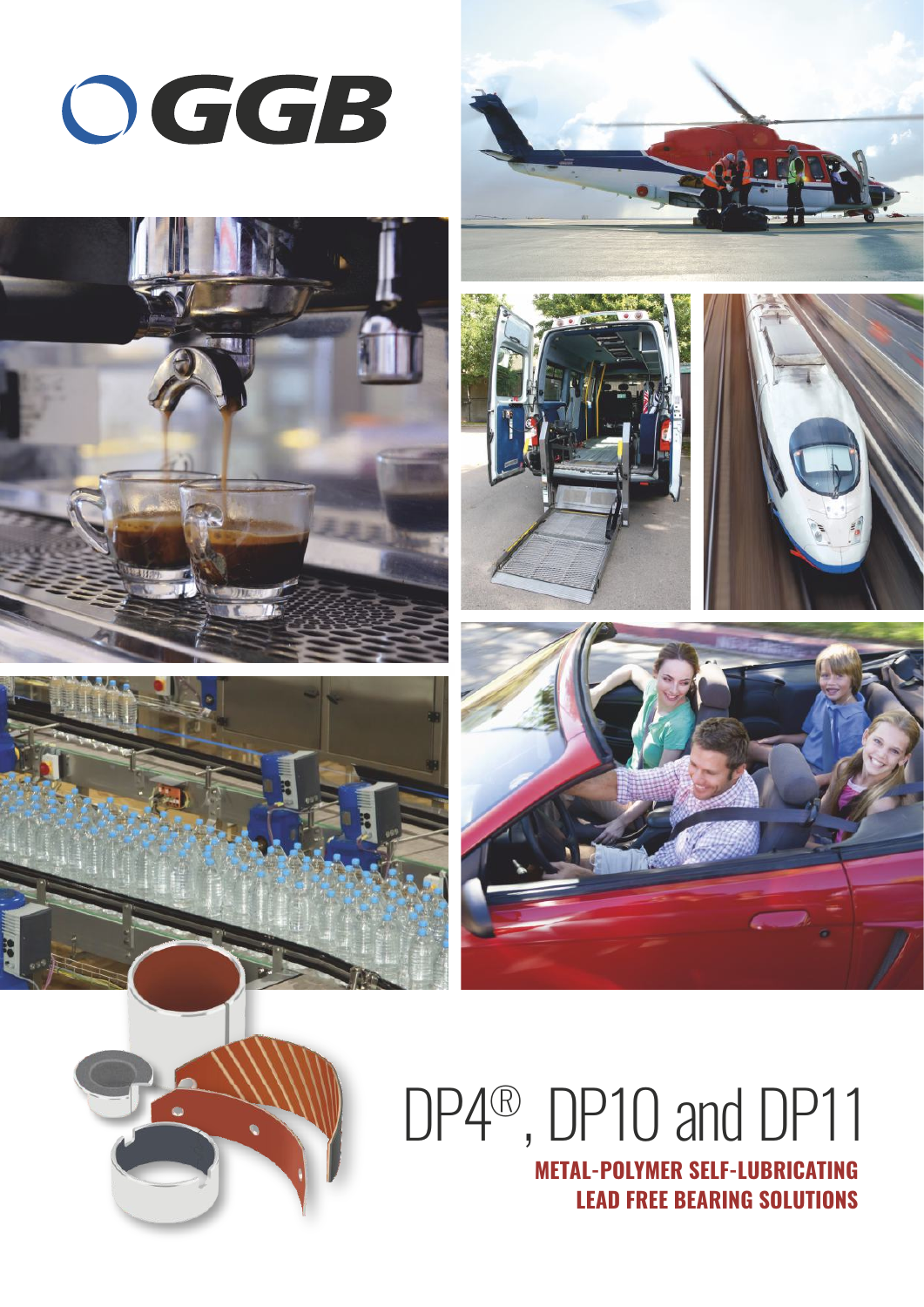

GGB began in 1899 as Glacier Antifriction Metal Company, producing plain bearings and introducing many successful new products to the market, including internationally recognized polymer materials. Over the past 120 years, our company has continued forming strategic partnerships, continuously expanding into a global network of manufacturing facilities, increasing production capabilities and resources to become who we are today: world leaders in tribological innovation.

Today, our products can be found everywhere – from scientific vessels at the bottom of the ocean to racecars speeding down the tarmac to jumbo jets slicing through the sky to the Curiosity rover exploring the surface of Mars.

Throughout our history, safety, excellence and respect have formed the foundational values for the entire GGB family. They are of paramount importance as we seek to maximize personal possibility, achieve excellence and establish open, creative work environments with the highest safety standards in the industry.

## The Highest Standards in Quality







### **SAFETY**

Our deep-rooted culture of safety places a relentless focus on creating a secure, healthy work environment for all. As one of our core values, safety is essential for us to achieve our goal of having the safest employees in the industry.

### **EXCELLENCE**

Our world-class manufacturing plants in the United States, Brazil, China, Germany, France and Slovakia are certified in quality and excellence according to ISO 9001, IATF 16949, ISO 14001 and OHSAS 18001. This allows us to access the industry's best practices while aligning our management system with global standards.

[For a complete listing of our certifications, please visit our](www.ggbearings.com/en/company/certificates) website: **<www.ggbearings.com/en/certificates>**

### **RESPECT**

Our teams work together with mutual respect regardless of background, nationality, or function, embracing the diversity of people and learning from one another - after all, with respect comes both individual and group growth.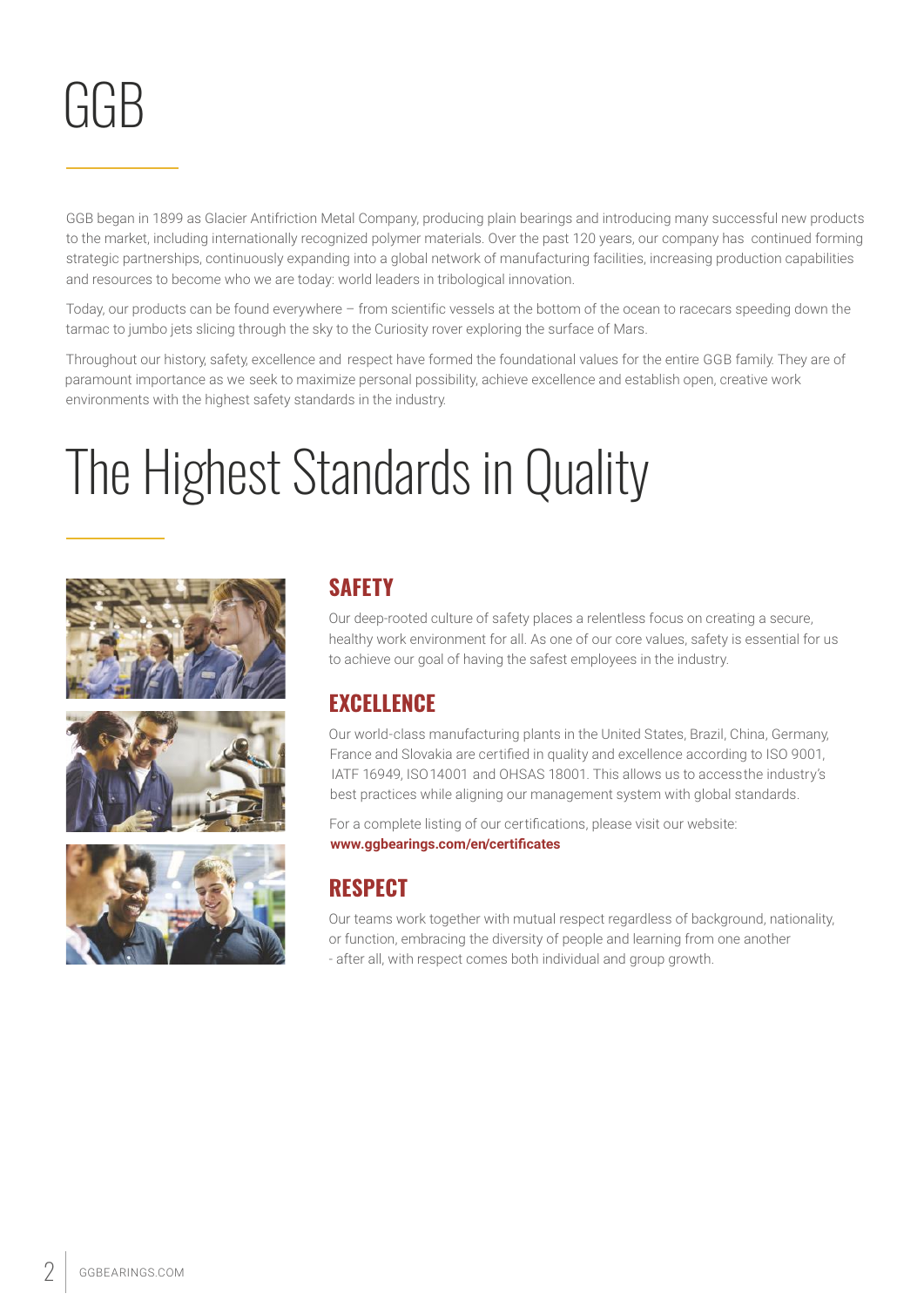## Table of Contents

|              | 1 Introduction                                                     | 4  |
|--------------|--------------------------------------------------------------------|----|
| $\mathbf{2}$ | <b>Structure and Composition</b>                                   | 4  |
|              | 2.1 Material Bearing Layer Composition                             | 5. |
|              | 2.2 Basic Forms                                                    | 5  |
| 3            | <b>Properties</b>                                                  | 6  |
|              | <b>3.1</b> Physical and Mechanical Properties                      | 6  |
| 4            | <b>Bearing Performance</b>                                         | 6  |
|              | 4.1 Continuous Rotation                                            | 6  |
|              | <b>4.2 Oscillating Movement:</b><br>Low Frequency / High Amplitude | 7  |
|              | 4.3 Oscillating Movement:<br>High Frequency / Low Amplitude        |    |

## The GGB Advantage

|   | 4.4 Dry Friction                                  | 8  |
|---|---------------------------------------------------|----|
|   | 4.5 Bush Burnishing                               | 8  |
|   | <b>5</b> Selection Guide                          | 9  |
|   | <b>5.1</b> Product Performance Comparison         | 9  |
|   | <b>5.2</b> Calculation of GGB Bearing Performance | 9  |
|   |                                                   |    |
| 6 | <b>Bearing Application Data Sheet</b>             | 10 |
| 7 | <b>Product Information</b>                        | 11 |
|   | Declaration on the RoHS Directive                 | 11 |
|   | Health Hazard - Warning                           |    |



Greaseless, lead-free GGB bearings comply with increasingly stringent environmental regulations such as the EU RoHS directive restricting the use of hazardous substances in certain types of electrical and electronic equipment.

#### **LAJ CUSTOMER SUPPORT**

GGB's flexible production platform and extensive supply network assure quick turnaround and timely deliveries. In addition, we offer local applications engineering and technical support.



Our global presence and local logistics networks ensure our customers receive only the highest quality bearing solutions, in a timely manner and with extensive engineering support.

**We don't just make products, we build partnerships. That's the GGB Advantage.**



### **LOWER SYSTEM COST**

GGB bearings reduce shaft costs by eliminating the need for hardening and machining grease paths. Their compact, one-piece construction provides space and weight savings and simplifies assembly.



## **LOW-FRICTION, HIGH WEAR RESISTANCE**

Low coefficients of friction eliminate the need for lubrication, while providing smooth operation, reducing wear and extending service life. Low-friction also eliminates the effects of stick-slip or "stiction" during start up.



requiring long bearing life without continuous maintenance, as well as operating conditions with inadequate or no lubrication.

GGB bearings are self-lubricating, making them ideal for applications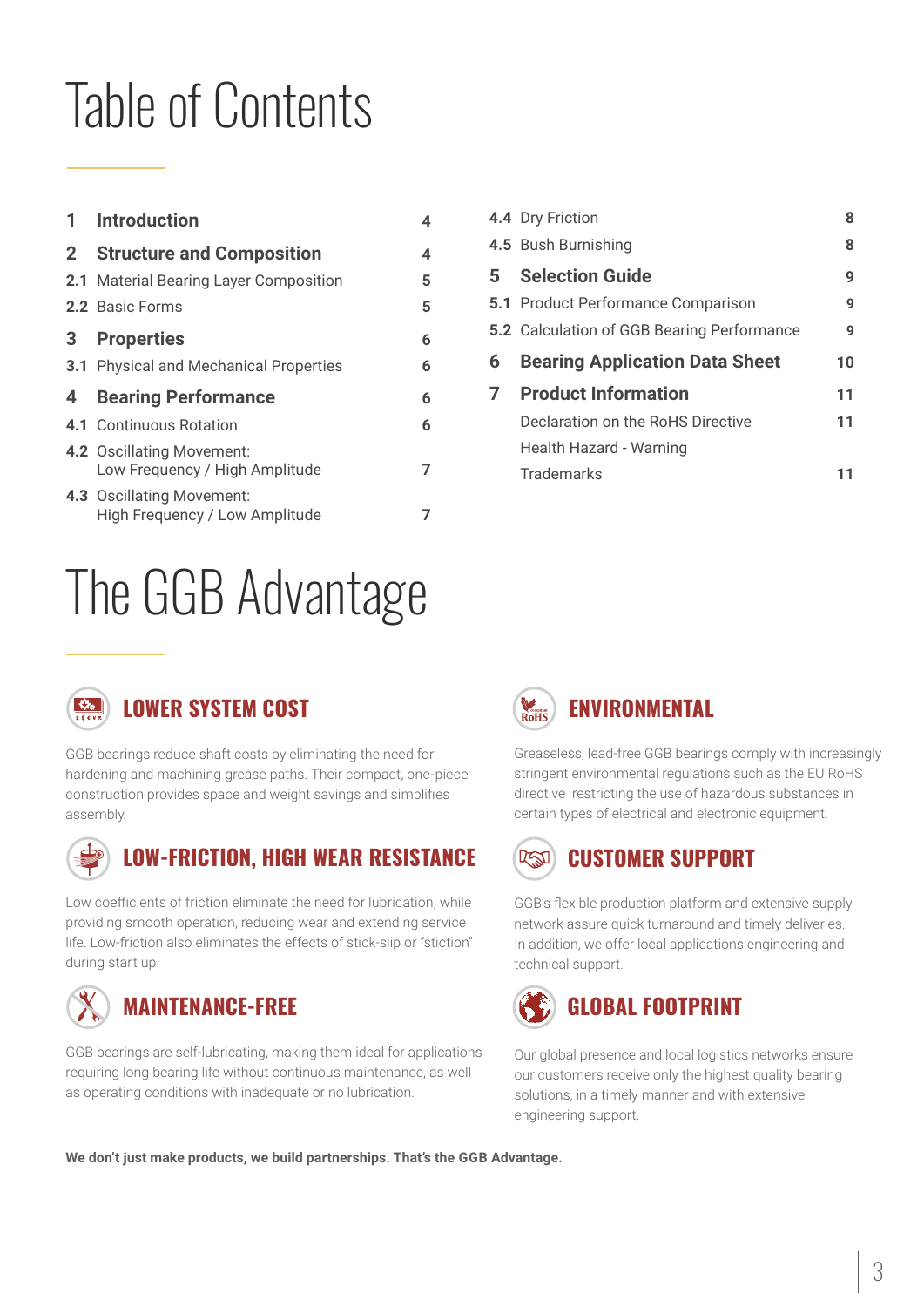## 1 Introduction

This brochure describes the range of selflubricated PTFE based metal-polymer plain bearings specifically developed by GGB for use in dry applications. PTFE based metal-polymer plain bearings are used extensively in a diverse range of industrial and automotive applications, where potentially they can:

- offer environmentally friendly dry running operation (as opposed to grease or oil Iubricated)
- improve friction and wear performance (relative to conventional bronze, steel and bimetal bearings)
- reduce equipment / operating costs and improve performance (when replacing rolling element bearings)

These GGB plain bearing materials give excellent performance in a wide range of loads, speeds and temperatures; with or without external lubrication.

GGB's longest serving product, DU®, was developed as a self-lubricated dry bearing more than 50 years ago, when it quickly became established as a worldwide industry standard.

However, due to the lead content in the DU® overlay, GGB has developed a new range of lead free self-lubricated materials capable of meeting the most stringent performance requirements.

Each new material complies with the following European Parliament legislation:

- End of Life vehicles directive 2000/53/EC concerning the elimination of hazardous materials in the construction of passenger vehicles and light trucks (the EVL directive).
- Directive 2002/95/EC concerning the restriction of the use of certain hazardous substances in electrical and electronic equipment (the RoHS regulations).

Although designed for dry operation, these PTFE based materials can also perform exceptionally well in fluid lubricated conditions. For example, both DP4® and DP10 are particularly suited to marginally lubricated conditions, and DP4® performs well in oil lubricated heavy duty hydraulic applications.

## 2 Structure and Composition

GGB's PTFE based metal-polymer materials are composed of three bonded layers: a steel backing and a porous bronze interlayer, impregnated and overlaid with a bearing surface consisting of PTFE (polytetrafluoroethylene) and fillers.

The steel backing provides mechanical strength while the bronze sinter layer provides a strong mechanical bond for the filled PTFE bearing lining.

The PTFE-based bearing surface exhibits very low friction properties, and the different filler packages (indicated below) give each product its unique set of physical characteristics, for example, superior wear resistance.

DP4® can also be supplied with a bronze backing, (referred to as DP4-B) when improved corrosion resistance or antimagnetic properties are required.



Figure 1: DP4 microsection

Filled FTFE layer

Bronze sinter layer

Steel backing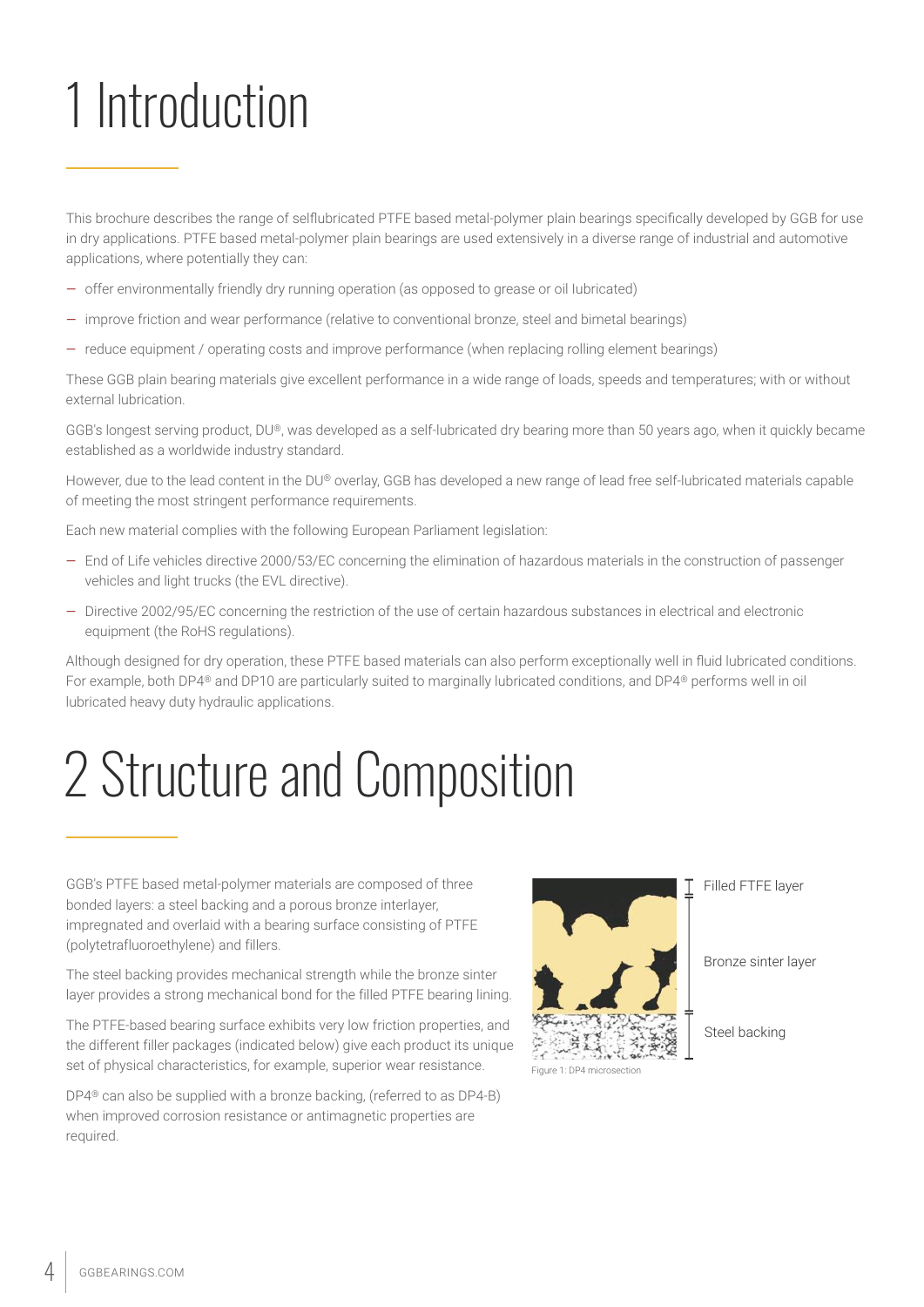## **2.1 MATERIAL BEARING LAYER COMPOSITION**

| <b>MATERIAL</b> | <b>np4®</b> | DP <sub>10</sub>  | <b>DP11</b>                 |
|-----------------|-------------|-------------------|-----------------------------|
| Bearing Lining  | <b>PTFF</b> | PTFF              | <b>PTFF</b>                 |
| Composition     | $+$ Fillers | + Solid lubricant | + Solid lubricant + Fillers |

Table 1: Material bearin layer composition

## **2.2 BASIC FORMS**

#### **Standard Components**

Standard products are manufactured according to international, national and internal standards. Standard products are produced in the following forms:



Figure 2: Standard stock products

#### **Availability**

| DP4®        | Cylindrical, flanged bushes, thrust<br>and flanged washers and strip | $-$ ex stock                      |
|-------------|----------------------------------------------------------------------|-----------------------------------|
| $DP4-B$     | Cylindrical, flanged bushes and strip<br>Thrust and flanged washers  | $-$ ex stock<br>$-$ made to order |
| <b>DP10</b> | All forms                                                            | $-$ made to order                 |
| <b>DP11</b> | All forms                                                            | $-$ made to order                 |

#### **Non-Standard Components**

Non-Standard products are manufactured to requirements and may for example include the following forms:

— Modified standard parts (notches, oil grooves, etc.) — Stampings and deep drawn parts — Special shapes



Figure 3: Non-Standard products made to order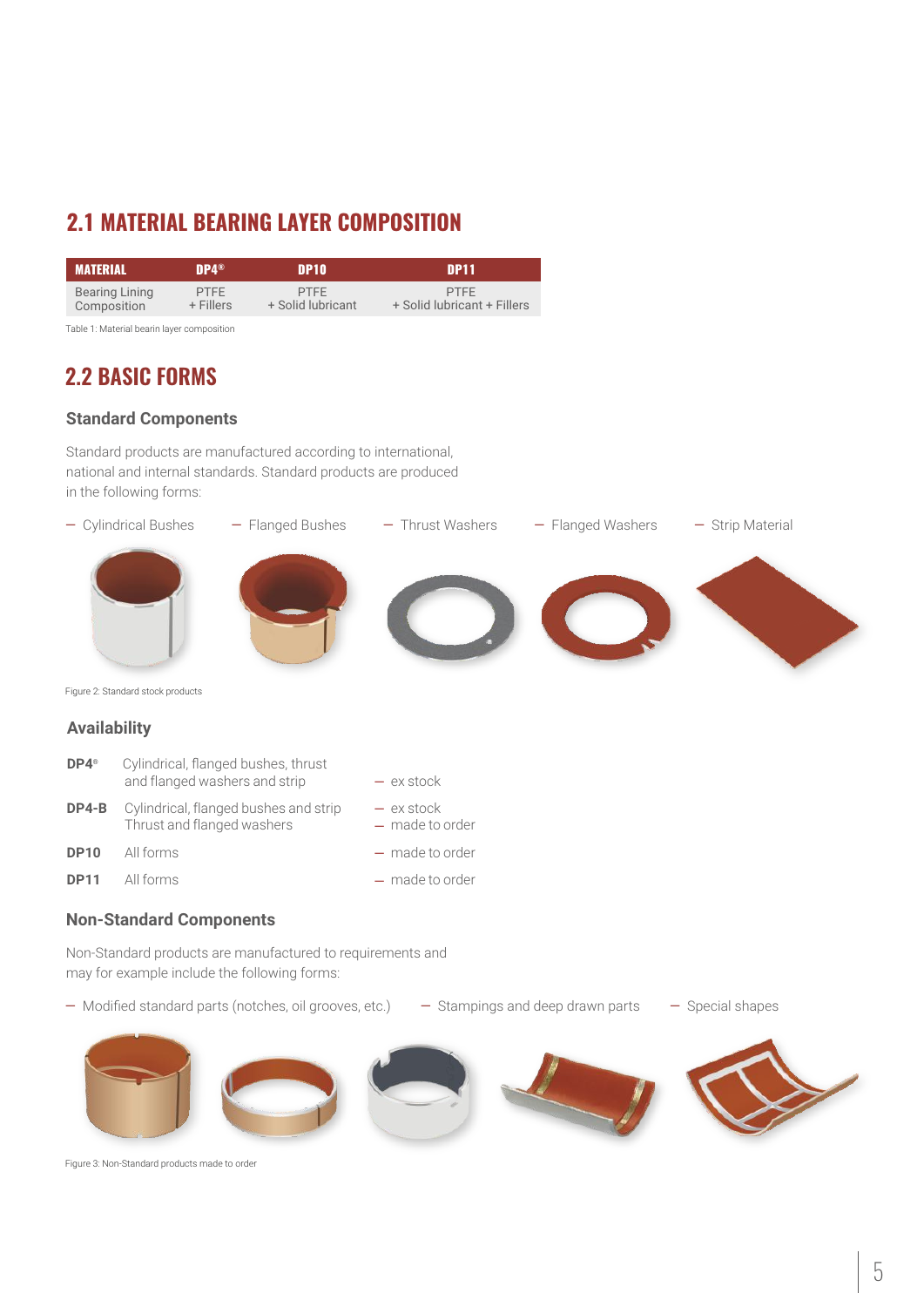## 3 Properties

## **3.1 PHYSICAL AND MECHANICAL PROPERTIES**

| <b>BEARING PROPERTIES</b>                        | <b>UNITS</b>                                     | $DP4^{\circledcirc}$          | $DP4-B$       | <b>DP10</b>   | <b>DP11</b>   |               |
|--------------------------------------------------|--------------------------------------------------|-------------------------------|---------------|---------------|---------------|---------------|
| <b>Physical Properties</b>                       |                                                  |                               |               |               |               |               |
| Coefficient of linear<br>thermal expansion       | Parallel to the surface<br>Normal to the surface | $10^{-6}$ /K<br>$10^{-6}$ /K  | 11<br>30      | 18<br>36      | 11<br>30      | 11<br>30      |
| Operating temperature                            | <b>Min</b><br>Max                                | $^{\circ}$ C<br>$^{\circ}$ C  | $-200$<br>280 | $-200$<br>280 | $-200$<br>280 | $-200$<br>280 |
| <b>Mechanical Properties</b>                     |                                                  |                               |               |               |               |               |
| Compressive yield strength                       |                                                  | $N/mm^2$                      | 350           | 300           | 350           | 350           |
| Maximum load, p                                  | Static<br>Dynamic                                | $N/mm^2$<br>N/mm <sup>2</sup> | 250<br>140    | 140<br>140    | 250<br>140    | 250<br>140    |
| <b>Bearing Properties - Dry</b>                  |                                                  |                               |               |               |               |               |
| Maximum sliding speed, U                         |                                                  | m/s                           | 2,5           | 2,5           | 2.5           | 2,5           |
| Maximum pU factor                                | N/mm <sup>2</sup> x m/s                          | 1,0                           | 1.0           | 1.0           | 1,0           |               |
| Recommended mating surface hardness              | HB                                               | > 200                         | > 200         | > 200         | > 200         |               |
| Recommended mating surface finish R <sub>a</sub> | mm                                               | $0.4 \pm 0.1$                 | $0.4 \pm 0.1$ | $0.4 \pm 0.1$ | $0.4 \pm 0.1$ |               |

Table 2: Physical and Mechanical Properties

## 4 Bearing Performance

Each application, depending on the equip-ment design, usage and operating conditions (load, speed, type of movement, temperature, etc.), places individual demands on the bearing.

GGB undertook an extensive test program in order to determine each material's dry wear performance, while operating with different types of movement.

The three different types of movement are:  $-$  Continuous rotation  $-$  Low frequency oscillation  $-$  High frequency oscillation

Additionally, friction values for each material were measured under low and high speed dry running conditions. Finally, the material's resistance to bore burnishing (bore calibration) was also validated.



Figure 4: GGB Jupiter test rig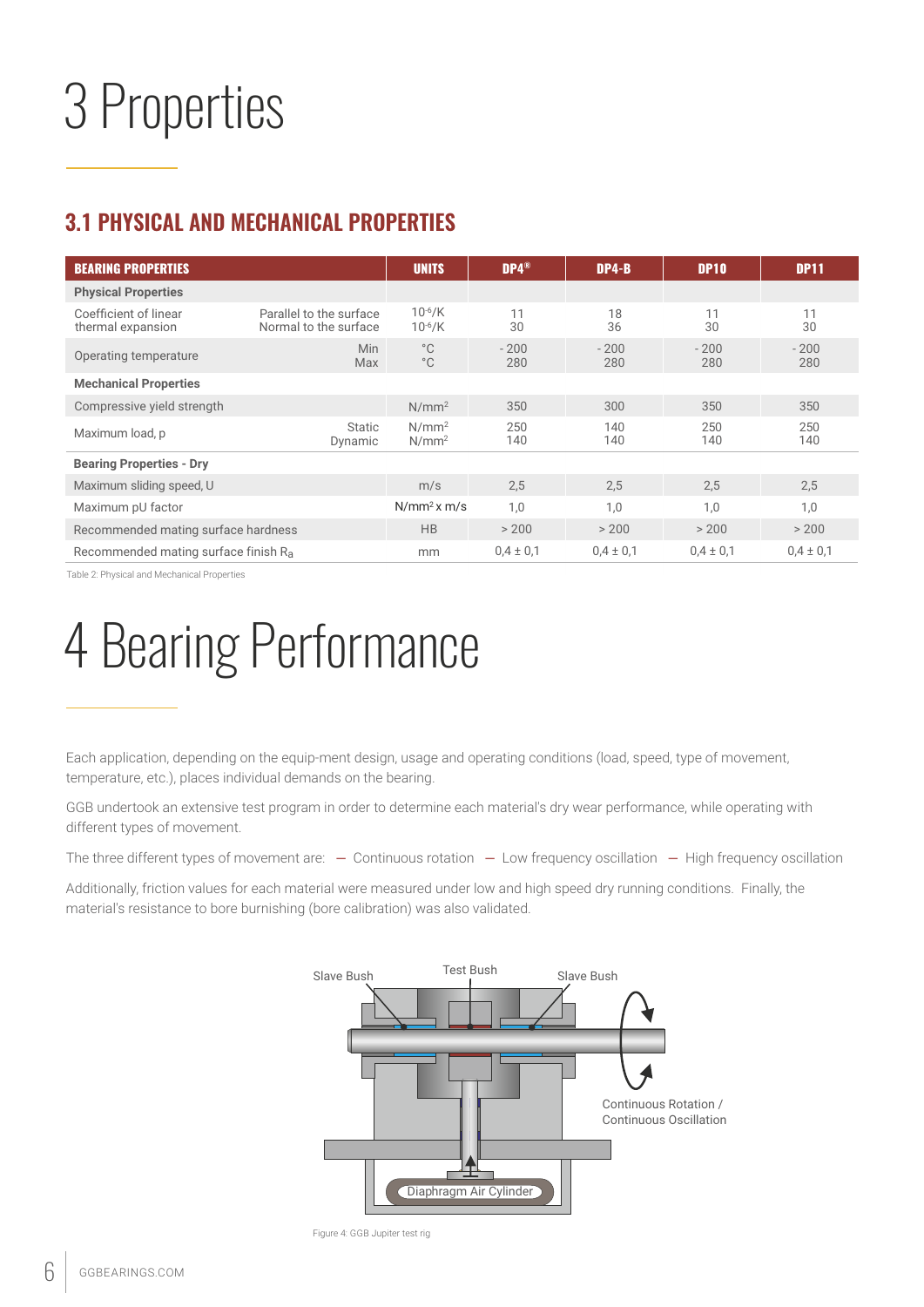### **4.1 CONTINUOUS ROTATION**

Under continuous rotation according to the GGB test conditions, the relative dry wear performance of each material see Fig.5.

#### **Typical applications include:**

Pulleys, sheaves, sprockets, wheels, axles, gears & gear shafts, crank shafts, office equipment, bank note handling machinery, packaging machinery, special purpose machinery, cranes 8 hoists, agricultural machinery, etc.



Figure 5: Relative wear resistance

#### **Test Conditions:**

- Specific load = 25 N/mm²
- Rotation speed = 0,04 m/s — Life test

### **4.2 OSCILLATING MOVEMENT LOW FREQUENCY / HIGH AMPLITUDE**

Under low frequency and high amplitude oscillating movement, according to the GGB test conditions, the relative dry wear performance of each material see Fig.6.

#### **Typical applications include:**

Pulleys, sheaves, sprockets, wheels, axles, gears & gear shafts, crank shafts, office equipment, bank note handling machinery, packaging machinery, special purpose machinery, cranes 8 hoists, agricultural machinery, etc.



Figure 6: Relative wear resistance

#### **Test Conditions:** Specific load =  $5$  N/mm<sup>2</sup>

- Frequency = 1 Hz
- $-$  Angle =  $\pm 60^\circ$
- 40 Hours Operation

## **4.3 OSCILLATING MOVEMENT HIGH FREQUENCY / LOW AMPLITUDE**

Under high frequency and low amplitude oscillating movement according to the GGB test conditions, the relative dry wear performance of each material see Fig.7.

#### **Typical applications include:**

Pulley dampers, belt tensioners, chain tensioners, twin mass flywheels, clutches, solenoids, textile machines, etc.



Figure 7: Relative wear resistance

#### **Test Conditions:**

- $-$  Specific load = 5 N/mm<sup>2</sup>
- $-$  Frequency = 30 Hz
- $-$  Angle =  $\pm 3^{\circ}$
- Life test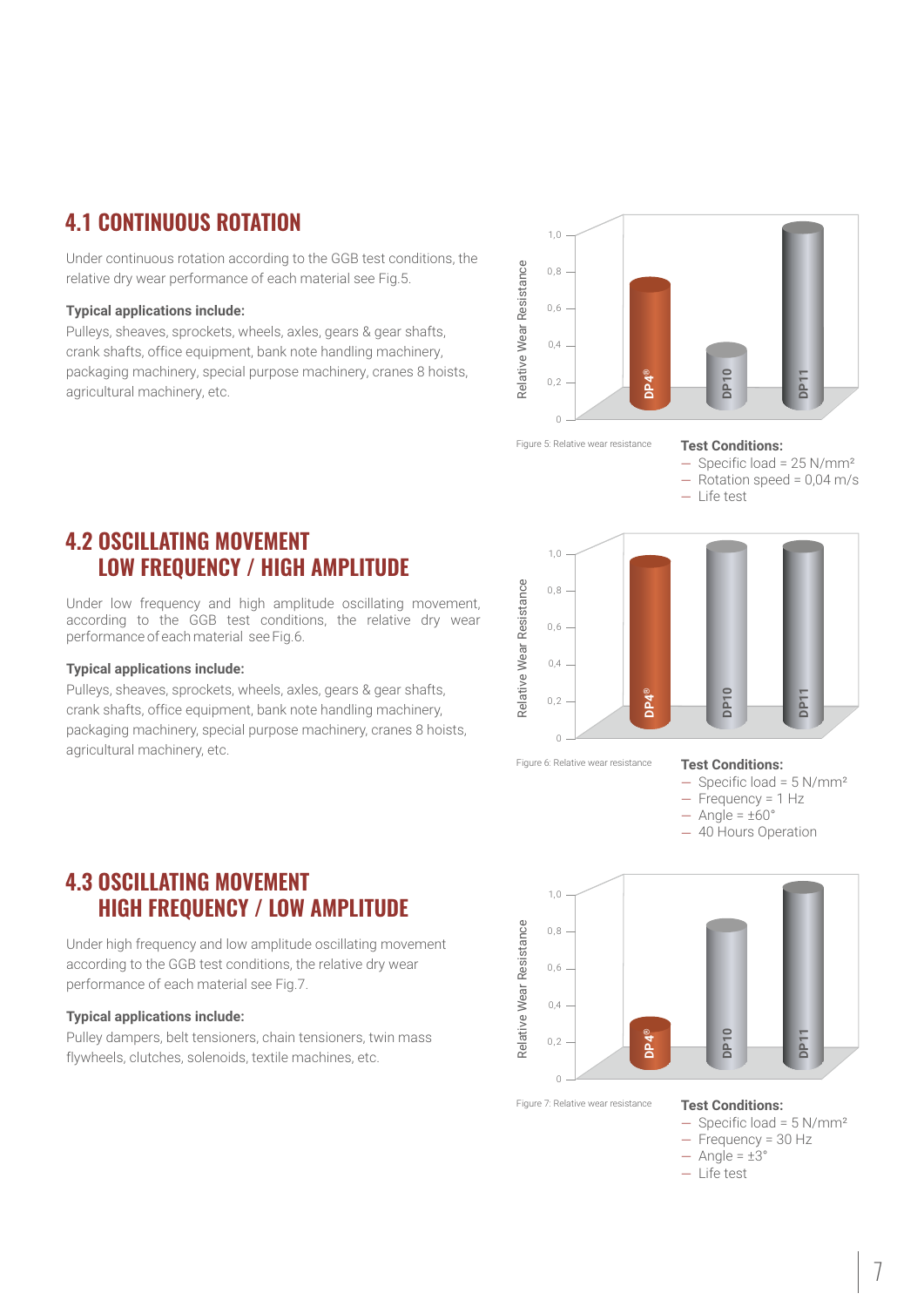## 4 Bearing Performance

### **4.4 DRY FRICTION**

A low level of friction is generally desirable in most dry bearing applications. An indication of dynamic friction coefficient under low and high speed dry conditions is indicated in the graphs below. None of the materials exhibited stick-slip effects.

Note that actual friction values in the final application will depend upon many design and operating factors. Consequently, if frictional characteristics are critical to an application, the actual vaIues should be determined by testing.



### **4.5 BUSH BURNISHING**

Burnishing the bore of an assembled bush (calibration) reduces the variation of the inner diameter of the bush, which leads to a reduction in the clearance variation between the bush and the shaft (less play, lower noise, etc). The recommended burnishing tool design is shown in the illustration opposite.

GGB trials demonstrated that all three materials exhibited no removal of the bearing layer for diametric burnish interferences up to 0,15 mm. However the impact of burnishing on the bearing and on the assembly should be validated by trials.

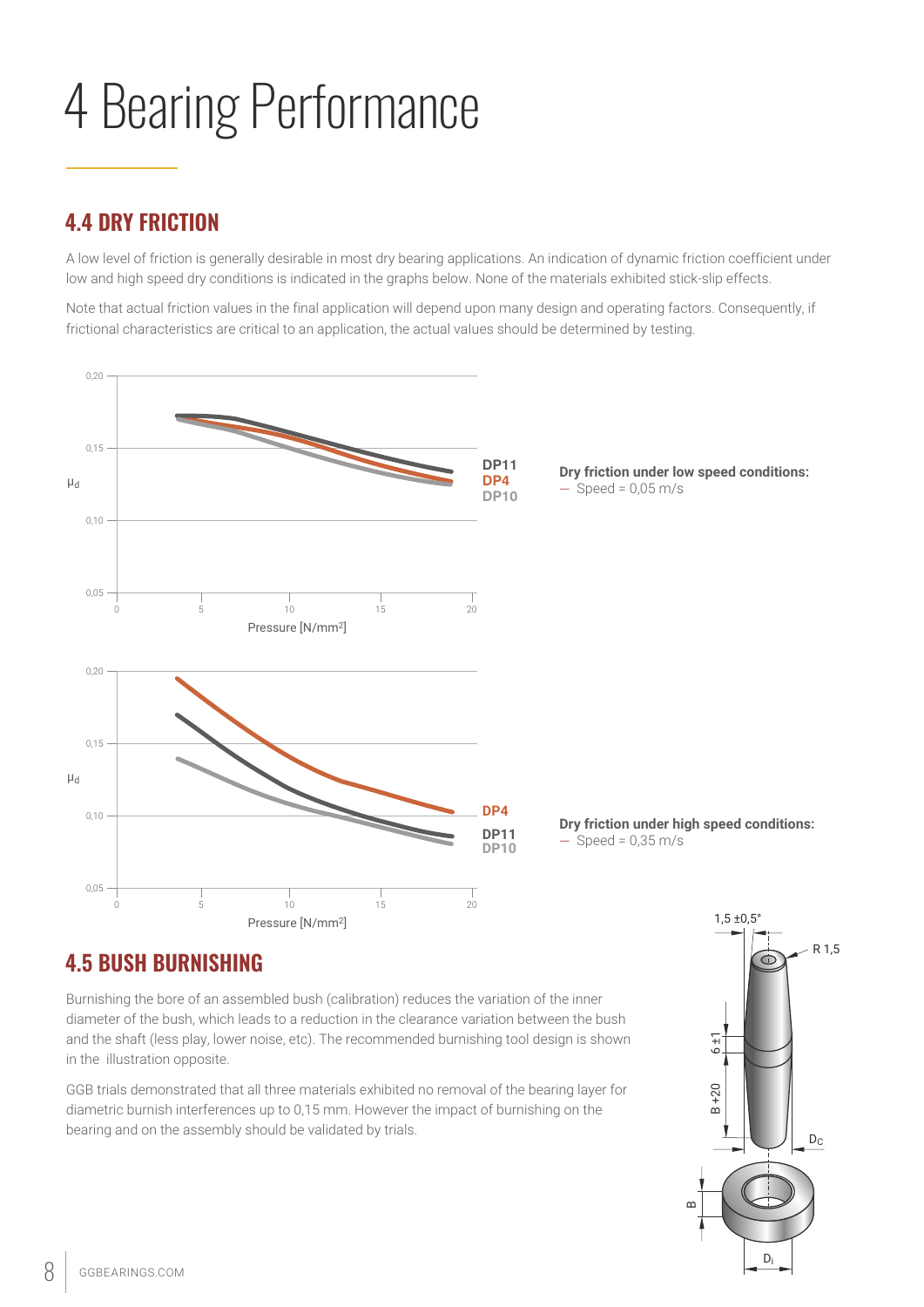## 5 Selection Guide

## **5.1 PRODUCT PERFORMANCE COMPARISON**

Product selection may be simplified by using the following table which compares the relative strengths of each material.

For specific applications where bearing performance is of major importance, or where environmental or unusual operating conditions are present, prototype testing or test rig simulations are recommended, to confirm satisfactory bearing design and performance.

| <b>MATERIAL</b>       | <b>CONTINUOUS</b><br><b>ROTATION</b> | <b>LOW FREQUENCY</b><br><b>OSCILLATION</b> | <b>HIGH FREQUENCY</b><br><b>OSCILLATION</b> | <b>DRY</b><br><b>FRICTION</b> | <b>BURNISH-</b><br><b>ABILITY</b> |
|-----------------------|--------------------------------------|--------------------------------------------|---------------------------------------------|-------------------------------|-----------------------------------|
| $DP4^{\circledR}$     |                                      |                                            |                                             |                               |                                   |
| <b>DP10</b>           |                                      |                                            |                                             |                               |                                   |
| <b>DP11</b>           |                                      |                                            |                                             |                               |                                   |
| $\bullet$ Recommended | $\bullet$ Good<br>$\bullet$ Fair     |                                            |                                             |                               |                                   |

## **5.2 CALCULATION OF GGB BEARING PERFORMANCE**

For many years, GGB has carried out extensive plain bearing material testing on a variety of test rigs running under a range of different, but controlled operating conditions.

Using the data from these tests, in addition to the various graphs and guides shown above and published for its other materials,

GGB has been able to develop advanced programs that enable GGB engineers to undertake more detailed predictions of bearing performance and bearing material selection according to the unique operating conditions of each specific application.

This service is available by completing the enclosed Data Sheet for Bearing Design and by contacting your local GGB representative.

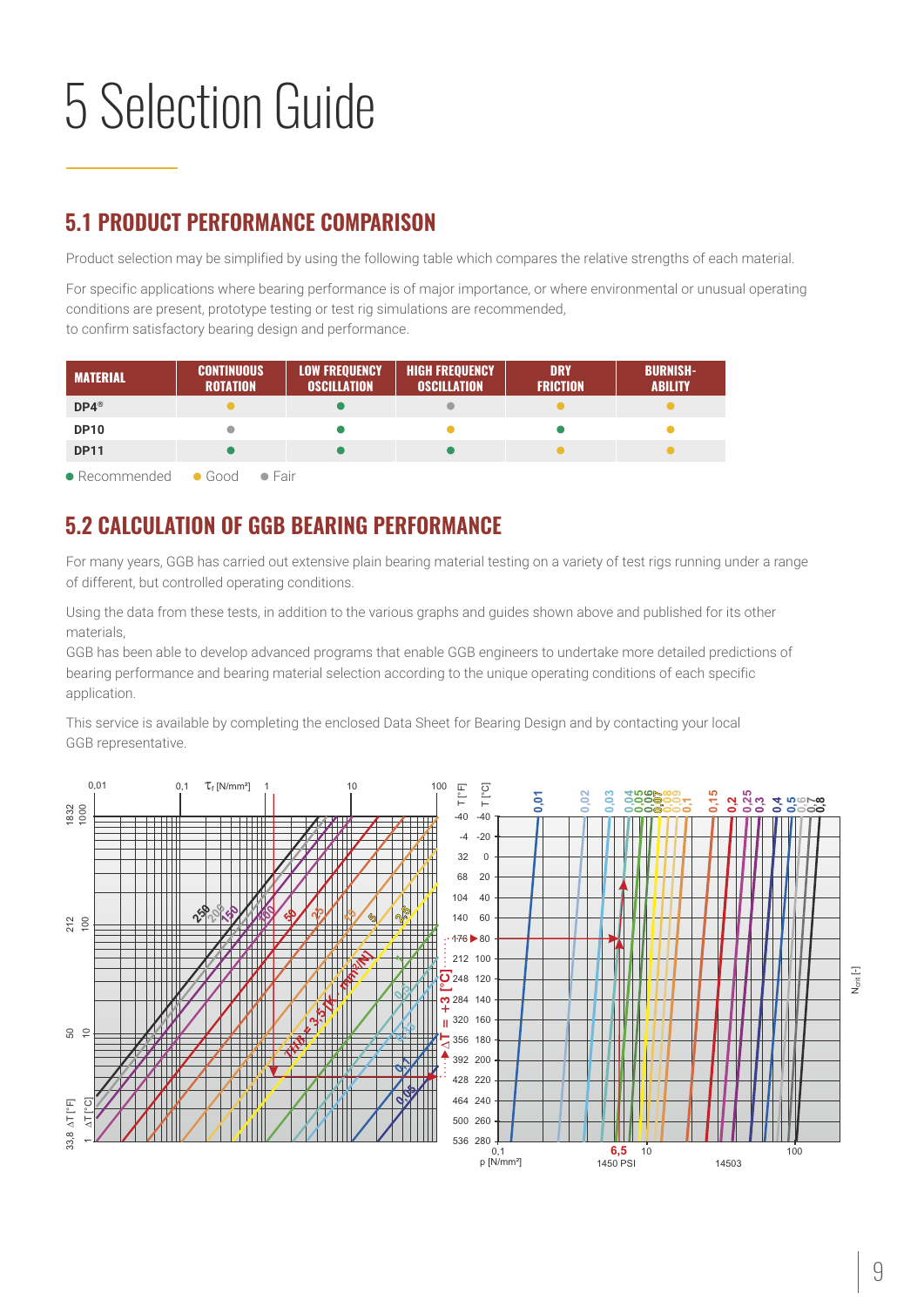## 6 Bearing Application Data Sheet

Please complete the form below and share it with your GGB sales engineer or send it to: **germany@ggbearings.com**

#### **DATA FOR BEARING DESIGN CALCULATION**

|                             |                          | Quantity: ______________                                     | New Design<br><b>Existing Design</b>                               |
|-----------------------------|--------------------------|--------------------------------------------------------------|--------------------------------------------------------------------|
| Steady load                 | Rotating load            | Rotational movement                                          | Oscillating movement<br>Linear movement                            |
| <b>DIMENSIONS [MM]</b>      |                          | <b>FITS &amp; TOLERANCES</b>                                 | <b>BEARING TYPE</b>                                                |
| Inside diameter             | $D_i$                    | Shaft<br>$D_{1}$                                             |                                                                    |
| Outside diameter            | $D_{o}$                  | Bearing housing<br>$D_{H}$                                   | Cylindrical<br>В<br>bush                                           |
| Length                      | B                        |                                                              |                                                                    |
| Flange Diameter             | $D_{fl}$                 | <b>OPERATING ENVIRONMENT</b>                                 | ő<br>Po                                                            |
| Flange thickness            | $B_{fl}$                 | Ambient temperature $T_{amb}[^{\circ}]$                      |                                                                    |
| Wall thickness              | $S_{\mathrm{T}}$         | Bearing housing material                                     |                                                                    |
| Length of slideplate        | L                        | Housing with good heating transfer properties                |                                                                    |
| Width of slideplate         | W                        | Light pressing or insulated housing with poor                |                                                                    |
| Thickness of slideplate     | $S_{S}$                  | heat transfer properties<br>Non metal housing with poor heat | Flanged bush<br>В<br>$B_{fl}$                                      |
| <b>LOAD</b>                 |                          | transfer properties                                          |                                                                    |
| Static load                 |                          | Alternate operation in water and dry                         |                                                                    |
| Dynamic load                |                          | <b>LUBRICATION</b>                                           | ő<br>$\mathsf{D}_\mathsf{O}^\circ$<br>$\bar{\tilde{\vartriangle}}$ |
| Axial load F                | $[N]$                    | $\Box$ Dry                                                   |                                                                    |
| Radial load F               | $[N]$                    | Continuous lubrication                                       |                                                                    |
| <b>MOVEMENT</b>             |                          | Process fluid lubrication                                    |                                                                    |
| Rotational speed            | N[1/min]                 | Initial lubrication only                                     |                                                                    |
| Speed                       | $U$ [m/s]                |                                                              | Thrust washer                                                      |
| Length of stroke            | $L_s$ [mm]               | Hydrodynamic conditions<br>Process fluid                     |                                                                    |
| Frequency of stroke         | [1/min]                  |                                                              |                                                                    |
| Oscillating                 | $\phi$ [°]               | Lubricant                                                    | $\overline{C}$<br>ة                                                |
| cycle                       |                          | η[mPas]<br>Dynamic viscosity                                 |                                                                    |
|                             |                          | <b>SERVICE HOURS PER DAY</b>                                 |                                                                    |
|                             |                          | Continuous operation                                         |                                                                    |
| Osc. frequence              | $N_{\text{osz}}$ [1/min] | Intermittent operation                                       |                                                                    |
|                             |                          | Operating time                                               | Slideplate                                                         |
| <b>MATING SURFACE</b>       |                          | Days per year                                                | ω<br>$\sim$                                                        |
| Material                    |                          |                                                              | TIII III III III III III III II                                    |
| <b>Hardness</b>             | HB/HRC                   | <b>SERVICE LIFE</b>                                          |                                                                    |
| Surface finish              | Ra [µm]                  | $L_{\rm H}$ [h]<br>Required service life                     |                                                                    |
| <b>CUSTOMER INFORMATION</b> |                          |                                                              | $\geq$                                                             |
|                             |                          |                                                              | Special parts (sketch)                                             |
|                             |                          |                                                              |                                                                    |
|                             |                          |                                                              |                                                                    |
|                             |                          |                                                              |                                                                    |
|                             |                          |                                                              |                                                                    |
|                             |                          |                                                              |                                                                    |

Email Address Date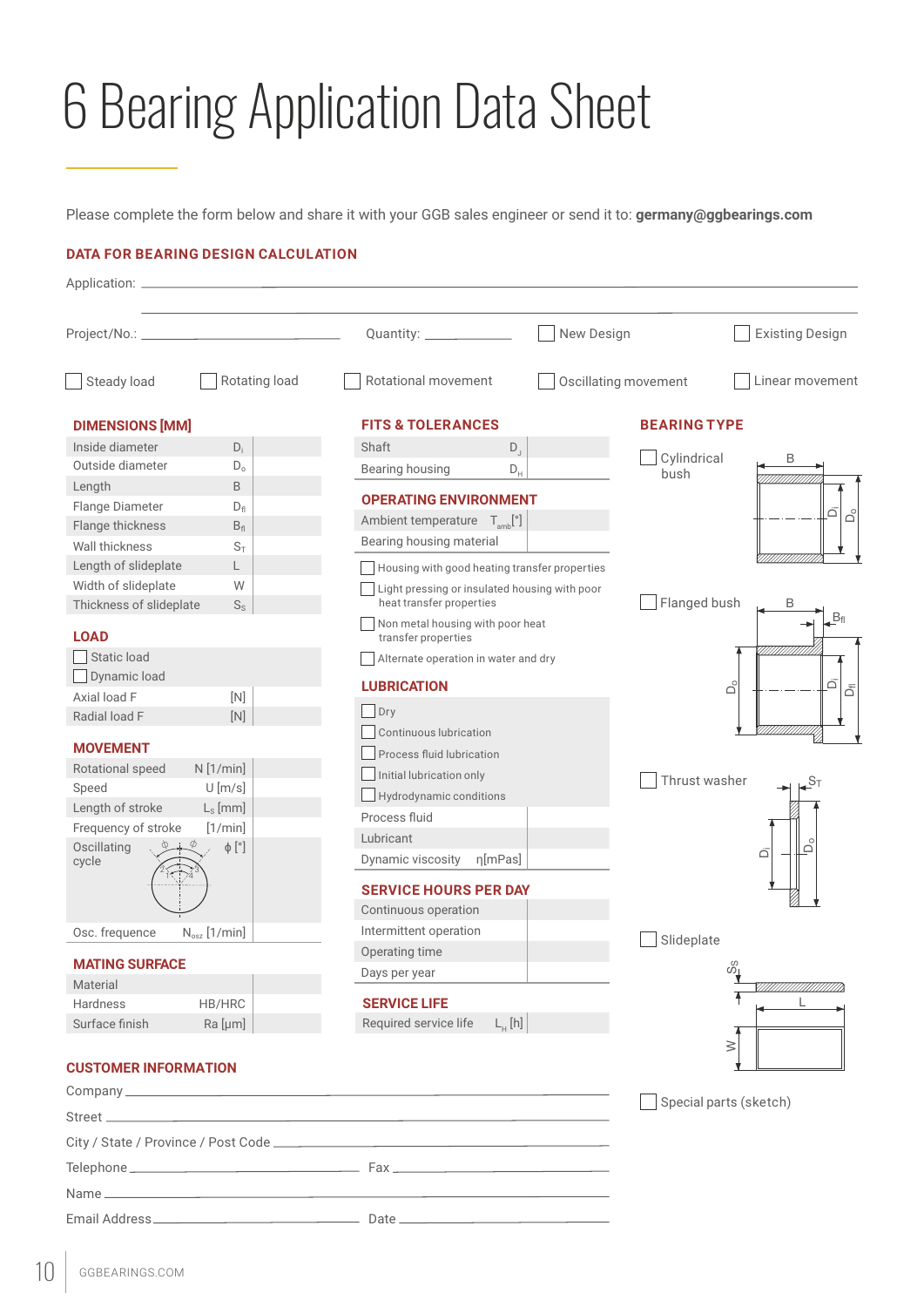## 7 Product Information

GGB assures the products described in this document have no manufacturing errors or material deficiencies.

The details set out in this document are registered to assist in assessing material suitability for intended use. They have been developed from our own investigations as well as generally accessible publications. They do not represent any assurance for the properties themselves.

Unless expressly declared in writing, GGB gives no warranty that the products described are suited for any particular purpose or specific operating circumstances. GGB accepts no liability for any losses, damages, or costs however they may arise through direct or indirect use of these products.

GGB's sales and delivery terms and conditions, included as an integral part of quotations, stock and price lists, apply absolutely to all business conducted by GGB. Copies can be made available on request.

Products are subject to continual development. GGB retains the right to make specification amendments or improvements to technical data without prior announcement. Edition 2022 (this edition replaces earlier editions which hereby lose their validity).

### **STATEMENT REGARDING LEAD CONTENT IN GGB PRODUCTS & EU DIRECTIVE COMPLIANCE**

GGB is committed to adhering to all U.S., European, and international standards and regulations with regard to lead content. Wehave established internal processes that monitor any changes to existing standards and regulations, and we work collaborativelywith customers and distributors to ensure all requirements are strictly followed. This includes RoHS and REACH guidelines.

GGB makes it a top priority to operate in an environmentally conscious and safe manner. We follow numerous industry best practices and are committed to meeting or exceeding a variety of internationally recognized standards for emissions control and workplace safety.

Each of our global locations has management systems in place that adhere to IATF 16949, ISO 9001, ISO 14001, OHSAS 18001, and AS9100D/EN9100 quality regulations.

All of our certificates can be found here: <https://www.ggbearings.com/en/certificates>. A detailed explanation of our commitment to REACH and RoHS directives can be found at: <https://www.ggbearings.com/en/who-we-are/quality-and-environment>[.](https://www.ggbearings.com/en/who-we-are/quality-and-environment)

### **HEALTH HAZARD - WARNING**

#### **Fabrication**

At temperatures up to 250 °C the polytetrafluroethylene (PTFE) present in the lining material is completely inert so that even on the rare occasions in which DP4®, DP4-B, DP10 or DP11 bushes are drilled or sized after assembly there is no danger in boring or burnishing.

At higher temperatures however, small quantities of toxic fumes can be produced and the direct inhalation of these can cause an influenza type of illness which may not appear for some hours but which subsides without after-effects in 24-48 hours.

Such fumes can arise from PTFE particles picked up on the end of a cigarette. Therefore smoking should be prohibited where DP4®, DP4-B, DP10 or DP11 are being machined.

DU®, DU-B, DP4®, DP4-B, DP10 and DP11 are trademarks of GGB